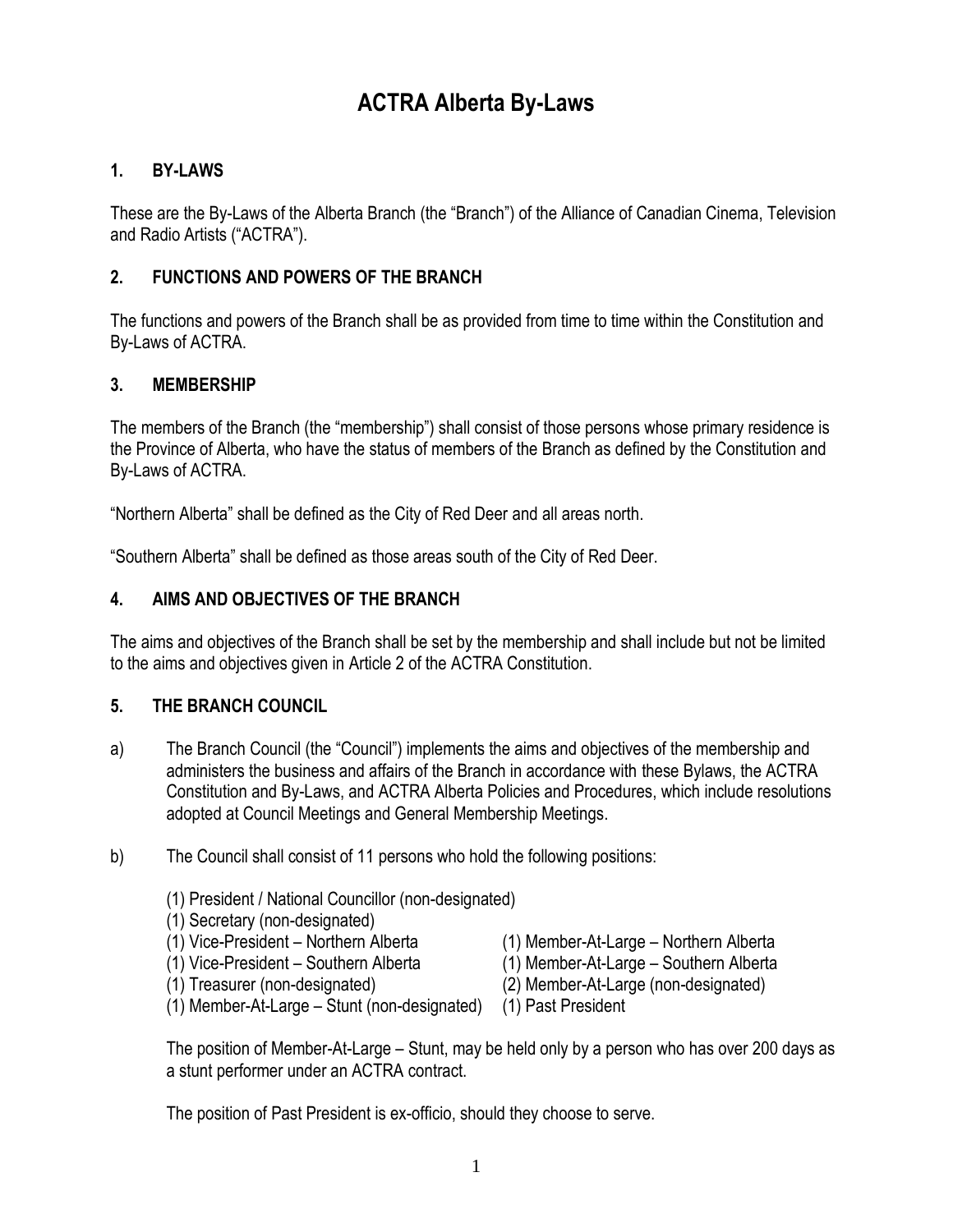c) All the powers of the Branch shall be vested in its membership but may be exercised at any time by the Council, except for the powers to amend these By-Laws or to elect members of the Council.

## **6. DUTIES OF COUNCIL MEMBERS**

- a) The President / National Councillor shall Chair the meetings of the Council and of the General Membership of the Branch and shall conduct the meetings in accordance with the current edition of Bourinot's Rules of Order ("Rules of Order"). The President / National Councillor shall have the general and active management of the Branch and shall ensure that all orders and resolutions of the membership and of the Council are put into effect. In the role of National Councillor, the individual sits on the National Council acting as a representative of the Branch Council and shall perform such duties as the Council and the National Council may prescribe.
- b) The Vice-President(s) shall have the powers and duties of the President in the event that the President is unable to perform his/her duties. The Vice-President(s) shall also perform such functions as may from time to time be delegated by the President, or as may from time to time be prescribed by the Council. The Vice President who resides in a location which is not the same as the President / National Councillor, they may participate as an observer at ACTRA National Council meetings (subject to approval by the National President). Any related costs or expenses will be covered by the Branch. *Clarity note: If the President / National Councillor is from Southern Alberta, the Vice President from Northern Alberta would have the opportunity to observe National Council meetings.*
- c) The Secretary shall be responsible for keeping accurate minutes of all meetings of the Council, and all meetings of the General Membership of the Branch. The Secretary shall also perform such other duties as the Council may prescribe from time to time. The Secretary shall work co-operatively with the Branch Representative in all areas where the Branch Representative is involved with matters pertinent to the Branch.
- d) The Treasurer shall work co-operatively with the Branch Representative in all areas concerning the property and monies of the Branch and the Treasurer shall act as a financial signing officer thereof. The Treasurer shall prepare and present a financial statement in co-operation with the Branch Representative to the Council as often as required. The Treasurer shall also perform such other duties as the Council may from time to time prescribe. The Treasurer shall work co-operatively in all areas where the Branch Representative is involved with matters pertinent to the Branch.
- e) Members-At-Large shall perform such duties as the Council may from time to time prescribe. Members-At-Large shall work co-operatively with the Branch Representative in the areas where the Branch Representative is involved with matters pertinent to the Branch.
- f) All financial documents requiring signature on behalf of the Branch shall be signed on behalf of the Branch by the Treasurer and one member of the Executive Committee of the Branch or another member of Council appointed by the Council for this purpose, except where delegated to the National Council, its agents or assigns. At least two financial signing officers shall be appointed by Council for this purpose. The financial signing officers of the Branch shall be properly bonded as required by the ACTRA Constitution and Bylaws.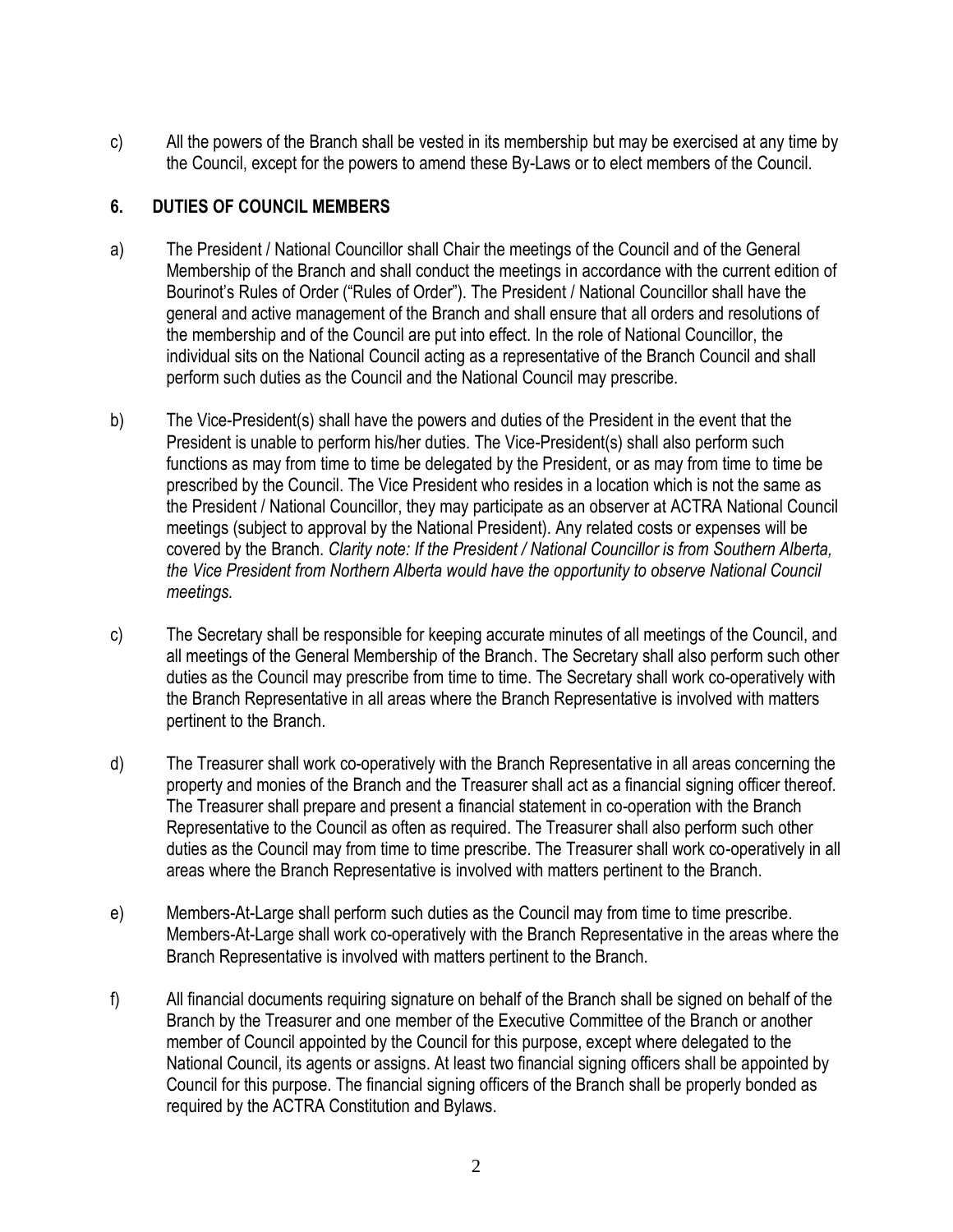g) All other documents requiring signature on behalf of the Branch shall be signed on behalf of the Branch by two members of the Council, namely either the President or the Vice-President(s) together with the Secretary or Treasurer or another member of Council appointed by the Council for this purpose, except where delegated to the National Council, its agents and assigns.

## **7. COMMITTEES OF THE COUNCIL**

- a) The Council may establish and dissolve one or more committees of the membership. The Council may delegate any but not all of its powers to a Committee. Each Committee shall in the exercise of the powers delegated to it conform to any rules that the Council may impose, consistent with these By-Laws and the Constitution and By-Laws of ACTRA. Each action undertaken in the exercise of the powers delegated to a Committee shall be reported to the Council at the next following meeting of the Council. The formation and dissolution of Committees shall be announced to the membership to encourage member participation on Committees.
- b) The Executive Committee consists of the officers of the Branch, namely the President / National Councillor, the Vice-Presidents, the Secretary and the Treasurer, plus the immediate Past President, should they choose to serve.

## **8. REPLACEMENT OF COUNCIL MEMBERS**

- a) If an officer's position is vacated during the course of the year, it shall be filled by a Council member as elected by the Council.
- b) If the Council is unable to fill the vacated position of an officer from the Council or if there is a vacancy in the position of Member-At-Large, the Council shall invite qualified applicants to stand for election by Council to fill the vacancy for the balance of the term. A qualified applicant ("applicant") is a Full member of the Branch in good standing who is eligible to hold the vacant Council position.
- c) If a member of Council is absent from three consecutive regular meetings of the Council without sufficient excuse, the Council may declare the office of the absent member to be vacant and thereafter fill the vacancy as provided above.
- d) A member of Council may resign at any time upon giving written notice to the Council.
- e) A member of Council may be recalled from Council by a two-thirds (2/3) majority vote of the Full members of the Branch in good standing at a quorum Special General Meeting where notice has been given of this motion.
- f) Should all positions of the Council become vacant for whatever reason, the Branch Representative shall become the caretaker of the Branch and must call a Special General Meeting within fourteen (14) days of the vacancies to elect an Interim Council to serve out the terms of the vacated positions.

## **9. COUNCIL MEETINGS**

a) The Council shall hold regular meetings at least eight times in each year, including one meeting to be held the same day as the Annual General Meeting. Special Meetings of the Council shall be called by the President either at the President's discretion, or by the request in writing, by email of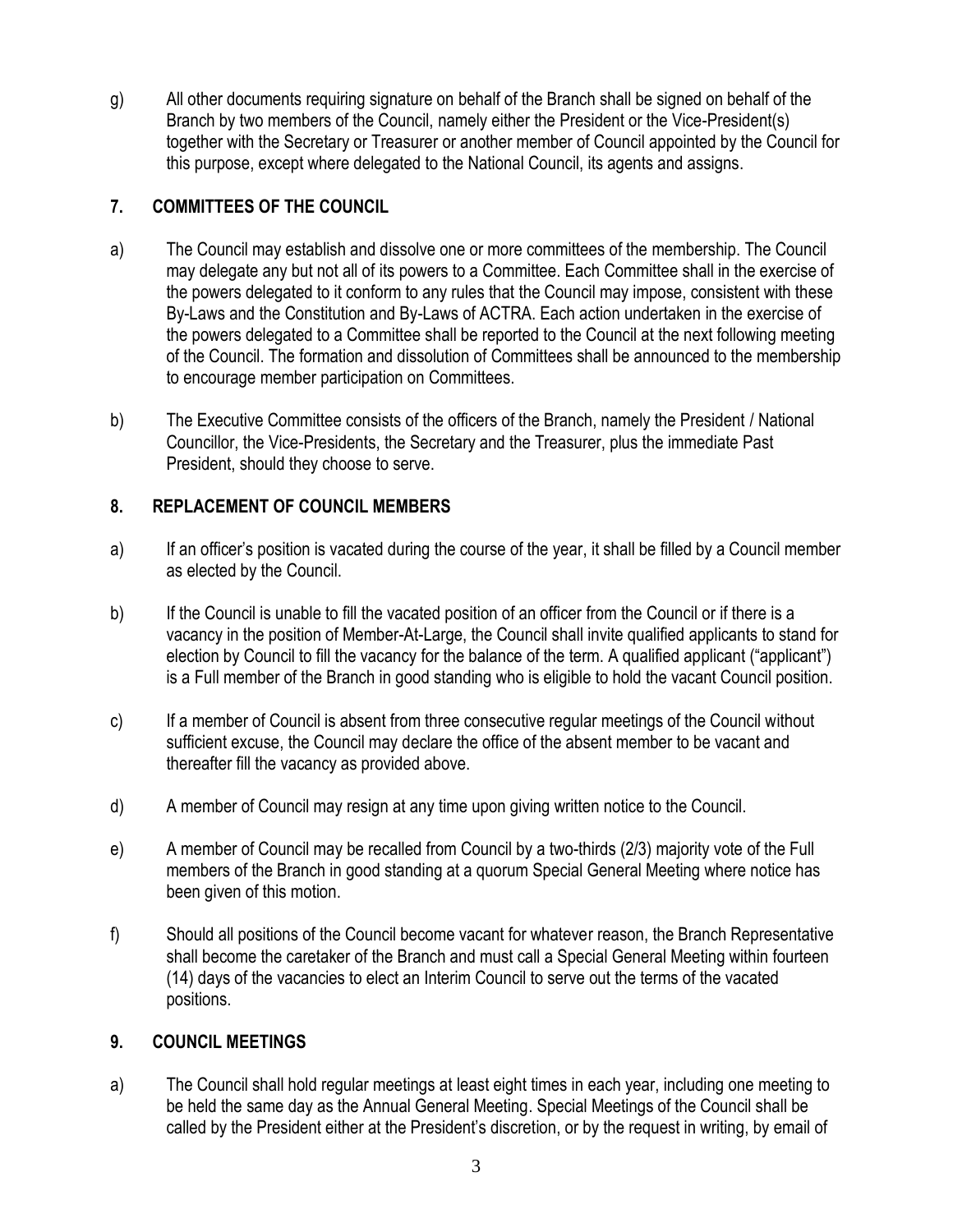at least three (3) members of Council forwarded to the Secretary and the President. Prior to the adjournment of a regular meeting, Council shall set the date of the next regular meeting.

- b) Notice of meetings shall be given in writing, by email, not less than seven days before the meeting, to all members of Council. Notwithstanding that proper notice has not been given, a meeting of the Council is properly constituted if quorum is reached and if all members present sign a written waiver of notice of meeting.
	- c) A quorum for all Council meetings is a majority of voting Council members excluding resignations and suspensions.
	- d) Each member of the Council in attendance has one vote, except that the Chair of the Meeting may vote only in the case of a tied vote. Except as otherwise provided in the By-Laws, motions at Council meetings require a simple majority vote (50% plus 1) of a quorum meeting.
	- e) Should circumstances arise whereby "time is of the essence" and a decision must be reached before a Council meeting can be properly convened, the President / National Councillor (or designate) may circulate a motion (including any background information and response deadlines) to the entire Council by email. Councillors may vote on such motions by email. Any such motions and their results shall be recorded in the Minutes of the next Council meeting.
- f) Council members shall be reimbursed for reasonable expenses, as determined by ACTRA Alberta Policies and Procedures.
- g) The membership is welcome to observe at Council meetings, and subject to approval in advance by the Council may have voice on agenda items they present, or if recognized by the Chair.

## **10. THE BRANCH STAFF**

- a) Branch Staff shall conduct such affairs of the Branch as outlined in their job descriptions, which shall form an integral part of their employment agreements. Staff shall be bonded if required by the ACTRA National Constitution and Bylaws or ACTRA Alberta Policies and Procedures.
- b) Staff shall keep records of all receipts and expenditures, and shall deposit all revenue, investments, and security bonds of the Branch in their proper bank accounts.
- c) The Branch Representative:
	- $\ddot{\theta}$  shall be the custodian of the property and monies of the Branch,
	- ii) shall assist the Treasurer in preparation and submission of financial statements and budgets as required;
	- iii) shall conduct Branch operations in accordance with these Bylaws, the ACTRA Constitution and Bylaws and ACTRA Alberta Policies and Procedures.

## **11. THE FISCAL YEAR**

The fiscal year shall correspond with the fiscal year of ACTRA National.

## **12. GENERAL MEMBERSHIP MEETINGS**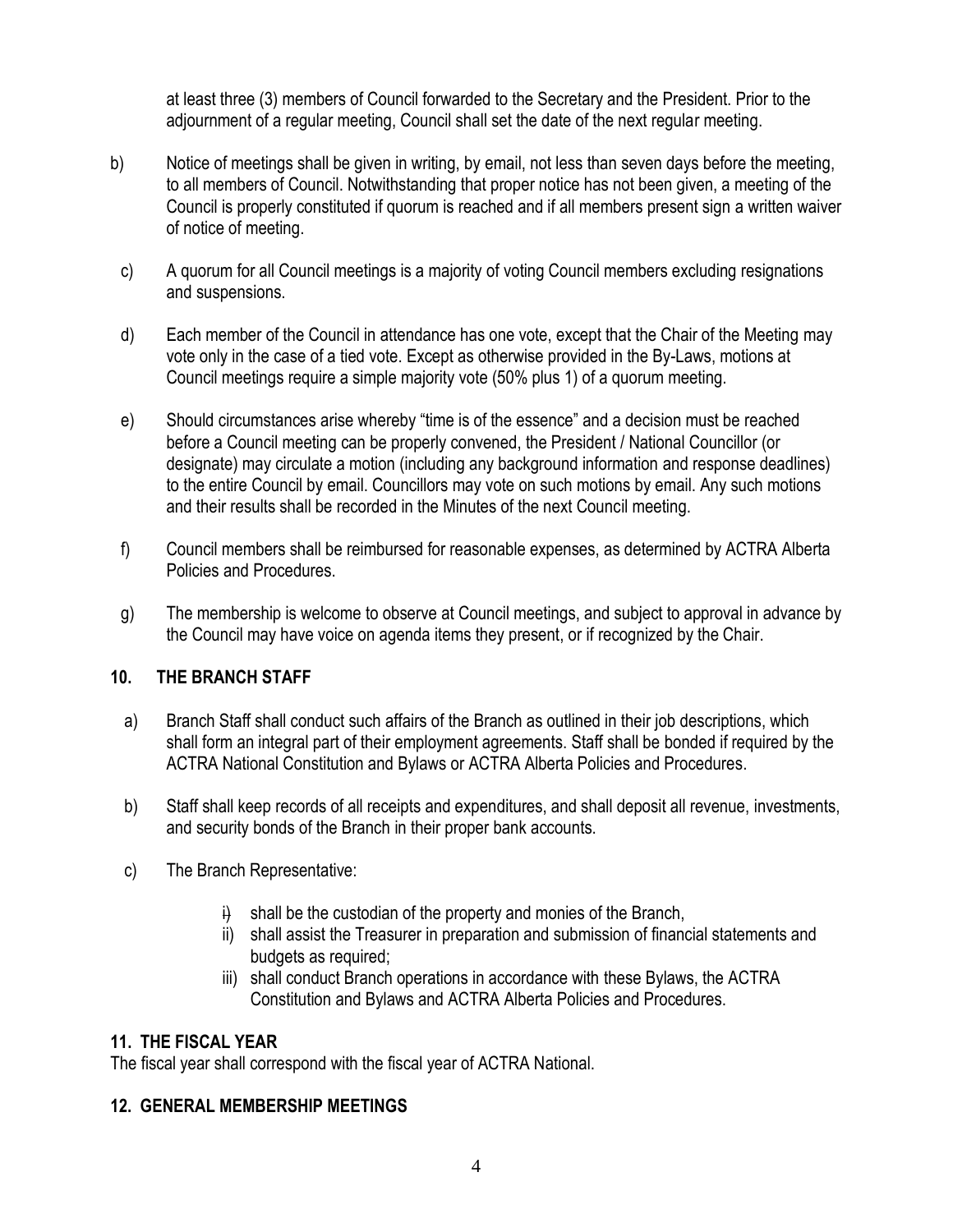- a) There shall be two General Membership Meetings per year, one of which shall be the Annual General Meeting. The Annual General Meeting shall be held within ninety (90) days following the end of the fiscal year. The General Membership Meeting shall be held approximately six months from the date of the Annual General Meeting. Where one meeting is held in Northern Alberta, the other meeting shall be held in Southern Alberta.
- b) Not less than five percent (5%) of Full members of the Branch in good standing shall constitute a quorum at any General Meeting of the Branch. Motions at any General Meeting require a simple majority vote of the Full members of the Branch in good standing at a quorum meeting except as otherwise provided in these By-Laws and, if not in these By-Laws, provided in the Rules of Order.
- c) Should a General Membership Meeting fail to reach quorum at the outset, or lose quorum part way through its proceedings, the Chair shall adjourn the meeting to another date with proper notice. Should the continuation of the meeting fail to reach quorum at the outset, or lose quorum part way through the proceedings, the Business remaining on the agenda of such a General Membership Meeting shall be considered and lawfully disposed of at the next meeting of the Council, except in the case of an election. Should an election meeting fail to reach quorum at the outset, or lose quorum part way through its proceedings, the Chair shall adjourn the meeting to another date within thirty (30) days.
- d) Notice of a Special General Meeting stating the purpose of the meeting shall be given in writing, by email no later than seven (7) days prior to the meeting date, unless more than half of the Full members of the Branch in good standing attend such a meeting and waive notice thereof.
- e) Special General Meetings may be called by Council at any time with proper notice. Council shall call a Special General Meeting within twenty-one (21) days of receiving a written request stating the purpose of the meeting from at least ten (10%) percent of the Full members of the Branch in good standing.
- f) The Annual General Meeting shall be held for these purposes: receiving reports from the President, Secretary, Treasurer, Branch Representative and the Chairs of the Branch Committees and Caucuses, appointing auditors, for any other business which may properly come before the meeting and in an election year normally includes the election of the Council. If elections are not held at an Annual General Meeting, elections must be held at a Special General Meeting within 30 days of the Annual General Meeting.
- g) The Auditor shall be a practicing Chartered Accountant, or accountant of like designation.
- h) Notice of an Annual General Meeting shall be e-mailed no later than thirty (30) days prior to the meeting date.

## **13. ELECTION PROCEDURES FOR COUNCIL MEMBERS**

- a) The Branch Council may appoint a Nominating Committee consisting of not less than three (3) Branch members who will not seek office in the upcoming election. The Nomination Committee shall strive to ensure that all positions for election include one or more qualified candidates.
- b) The election of members of the Council shall be conducted by Paper Ballot or electronically/on-line. All nominees shall be Full Members of ACTRA Alberta and eligible for election to the position as per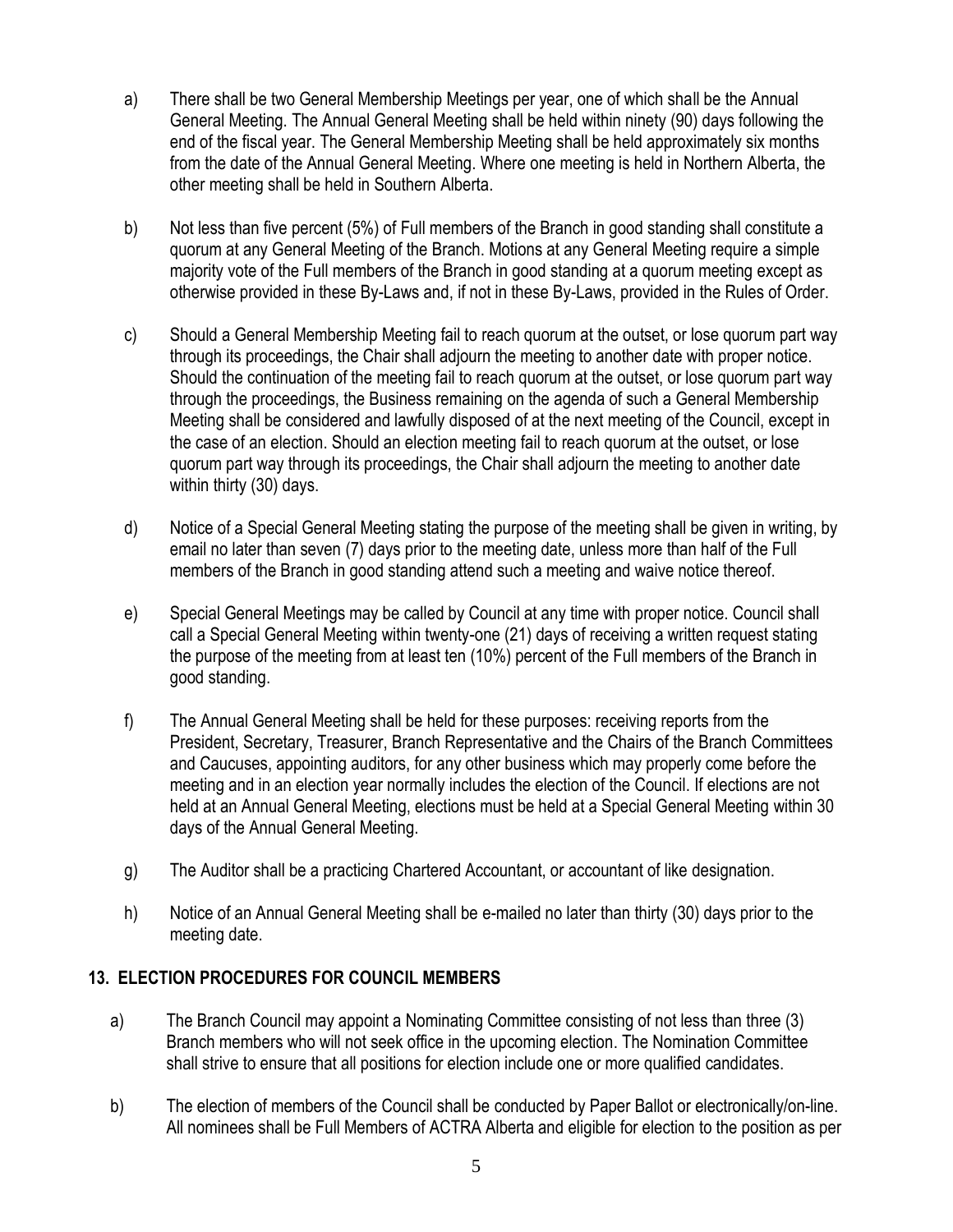these By-Laws and the Constitution and By-Laws of ACTRA. Full members must be nominated by another Full Member in good standing.

- c) An election shall be held to fill each of the positions on the Council and the winning candidate shall be the individual who has the most votes from among all candidates. An election need not be held where there is only one candidate for a position and any such candidate shall be deemed to have been elected by acclamation.
- d) The notice of an election meeting shall include particulars of the validated candidates, including candidate's statements (which shall not exceed 200 words) and/or a short video (not to exceed 2 minutes). Also included in the notice of an election meeting will be information on how the members can vote electronically or by paper ballot.
- e) Candidate statements and videos will be available on the ACTRA Alberta website.
- f) If a Full Member prefers to vote using a paper ballot, they may request the one from the Branch. The Advance Ballot package shall contain:
	- i. An Advance Ballot shall include the positions to be elected and the names of valid candidates.
	- ii. An Advance Ballot envelope that the Advance Ballot shall be sealed into, to ensure the privacy of the voting member.
	- iii. A postage-paid return envelope requiring members to fill in the date they cast their vote and their ACTRA member number. Envelopes returned to ACTRA that are missing any of this information will be deemed "spoiled".
- g) Ballots received once the voting deadline has passed are deemed "spoiled".
- h) The newly elected Members of Council, shall hold office for a two (2) year term to commence immediately following the election. The term of office of the President / National Councillor shall be in accordance with ACTRA National By-Law 13.
- i) In no case shall a member hold office for more than 28 months without standing for election.

#### **14. AMENDMENT OF THE BY-LAWS**

- a) These By-Laws may be amended, deleted or modified at any Annual General Meeting or a Special General Meeting on By-Laws called for that purpose, provided that 30 days notice of motion in writing is given to the membership when the meeting is called. Proposals for amendment, deletion or modification of By-Laws must be submitted to the Council in writing and included with the Notice of Meeting.
- b) By-Law Amendments may be adopted by a two-thirds (2/3) majority vote of the Full members of the Branch in good standing in attendance at a duly constituted meeting.